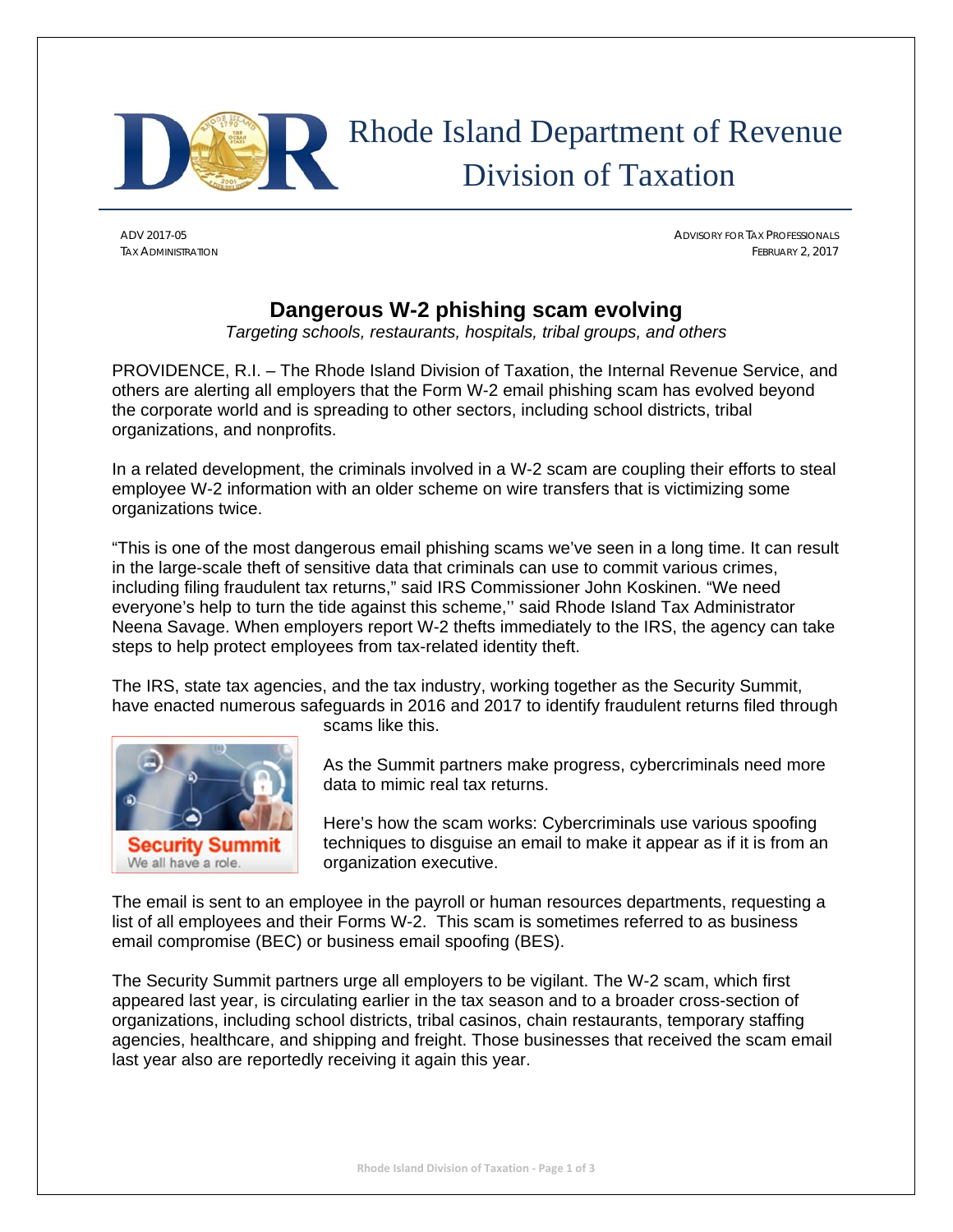

Security Summit partners warned of this scam's reappearance last week, but the partners have seen an upswing in reports in recent days.

**Security Summit** 

## **New twist to W-2 scam: Companies also being asked to wire money**

In the latest twist, the cybercriminal follows up with an "executive" email to the payroll or comptroller and asks that a wire transfer also be made to a certain account. Although not tax related, the wire transfer scam is being coupled with the W-2 scam email, and some companies have lost employees' W-2s as well as thousands of dollars due to wire transfers.

The Rhode Island Division of Taxation, other states' tax agencies, the IRS, and the tax industry urge all employers to share information about this W-2 and wire transfer scam with their payroll, finance and human resources employees. Employers should consider creating an internal policy, if one is lacking, on the distribution of employee W-2 information and conducting wire transfers.

## **Steps employers can take if they see the W-2 scam**

Organizations receiving a W-2 scam email should forward it to the IRS. Use the following email address: phishing@irs.gov and place "W2 Scam" in the subject line. Organizations that receive the scams or fall victim to them should file a complaint with the Internet Crime Complaint Center (IC3,) operated by the Federal Bureau of Investigation.

Employees whose Forms W-2 have been stolen should review the recommended actions by the Federal Trade Commission at www.identitytheft.gov or at the IRS: www.irs.gov/identitytheft.

Employees should file a Form 14039, "Identity Theft Affidavit," if the employee's own tax return gets rejected because of a duplicate Social Security number or if instructed to do so by the IRS.

The W-2 scam is just one of several new variations that have appeared in the past year that focus on the large-scale thefts of sensitive tax information from tax preparers, businesses, and payroll companies. Individual taxpayers also can be targets of phishing scams, but cybercriminals seem to have evolved their tactics to focus on mass data thefts.

#### **Be safe online**

In addition to avoiding email scams during the tax season, taxpayers and tax preparers should be leery of using search engines to find technical help with taxes or tax software. Selecting the wrong "tech support" link could lead to a loss of data or an infected computer. Also, software "tech support" will not call users randomly. This is a scam.